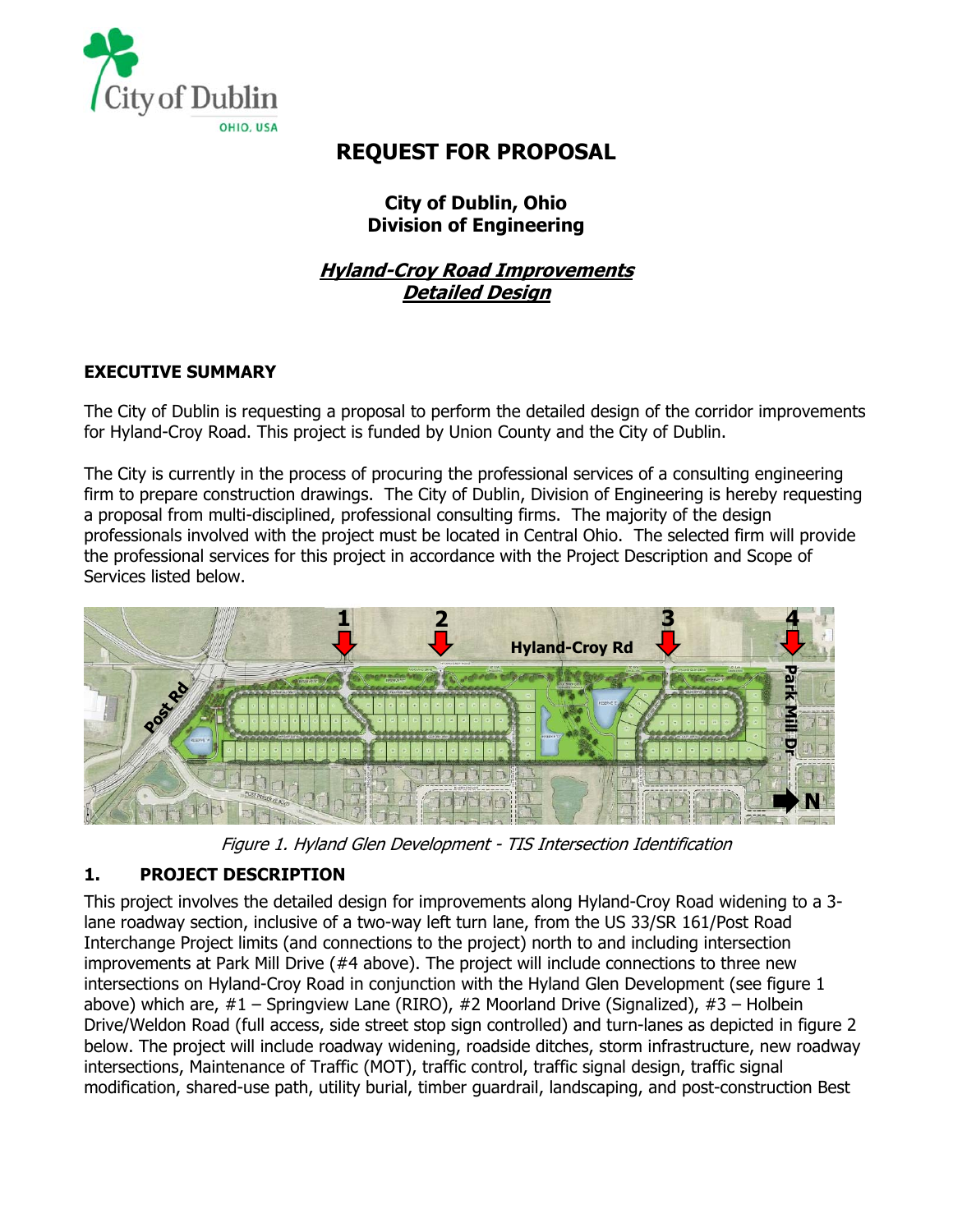Management Practices (BMP), as needed. Right-of-way plans, legal descriptions and exhibits will also be prepared.

- **1.1.** General Scope: This project includes Detailed Design for the Hyland-Croy Road Corridor Improvements in conjunction with the Hyland Glen Development and US33/SR161/Post Road Interchange project. New intersections with Springview Lane, Moorland Drive, and Holbein Drive will be made in conjunction with the Hyland Glen Development. The intersection with Park Mill Drive will be modified by this project.
- **1.2.** Completion Date: Final design plans to be complete in early January 2023. Consultant to provide project milestone dates in their proposed schedule. Property acquisition and utility relocation are expected to occur beginning in September 2022, but are desired to be avoided if possible.
- **1.3.** Prior Plans & Studies: Consultant should refer to the Hyland Glen Traffic Impact Study November 2021 and the Jerome Grand (Jacquemin Farms) Traffic Impact Study from March 2018. Any traffic impact studies performed for area development proposals should be reviewed throughout the life of the subject project. Potential sites include, but are not limited to the Hawkins and Wirchanski property proposals. Recommended mitigations for these sites should be considered in the subject design. Record plans can be provided by the City of Dublin/Union County.
- **1.4.** Coordination: The consultant will coordinate the improvements along Hyland-Croy Road with the City of Dublin, Union County, the Hyland Glen Developer, and ODOT (as needed).
- **1.5.** Status Updates: Consultant will provide project updates on a weekly basis via e-mail and/or virtual meeting
- **1.6.** Maintenance Responsibility: City of Dublin (Park Mill Drive east of Hyland-Croy Road, Post Road east of Hyland-Croy Road, Springview Lane, Moorland Drive, and Holbein Drive), Union County (Hyland-Croy Road, Park Mill Drive Signal), and ODOT (LA-R/W of Post Road/S.R. 161, and U.S. 33).
- **1.7.** Type of Consultant Agreement: Cost plus fixed fee
- **1.8.** Cost Estimates: The consultant will update the cost estimates for the project with each submission. Final estimate will include submission of Bid Express bid schedule template.
- **1.9.** Project Bidding: The City of Dublin will prepare all additional bidding documents and bid the project. Consultant will assist the City with answering questions during the bidding and construction period, attend the pre-construction meeting, and update cost estimates as needed during bidding.
- **1.10.** Technical Memorandum: All of the data, analysis, and findings will be documented in a technical memorandum that includes technical appendices with all data, calculations, and analysis software outputs. The consultant will facilitate one (1) meeting to discuss the final technical memorandum and any revisions. This report will be provided in both hard copy and an electronic PDF format.
- **1.11.** Other Meetings: The consultant will attend one (1) meeting for each plan submission and up to two (2) additional meetings with City Staff to discuss progress, methods, assumptions, or other items upon request by the City, other jurisdictions, or the consultant. Consultant will plan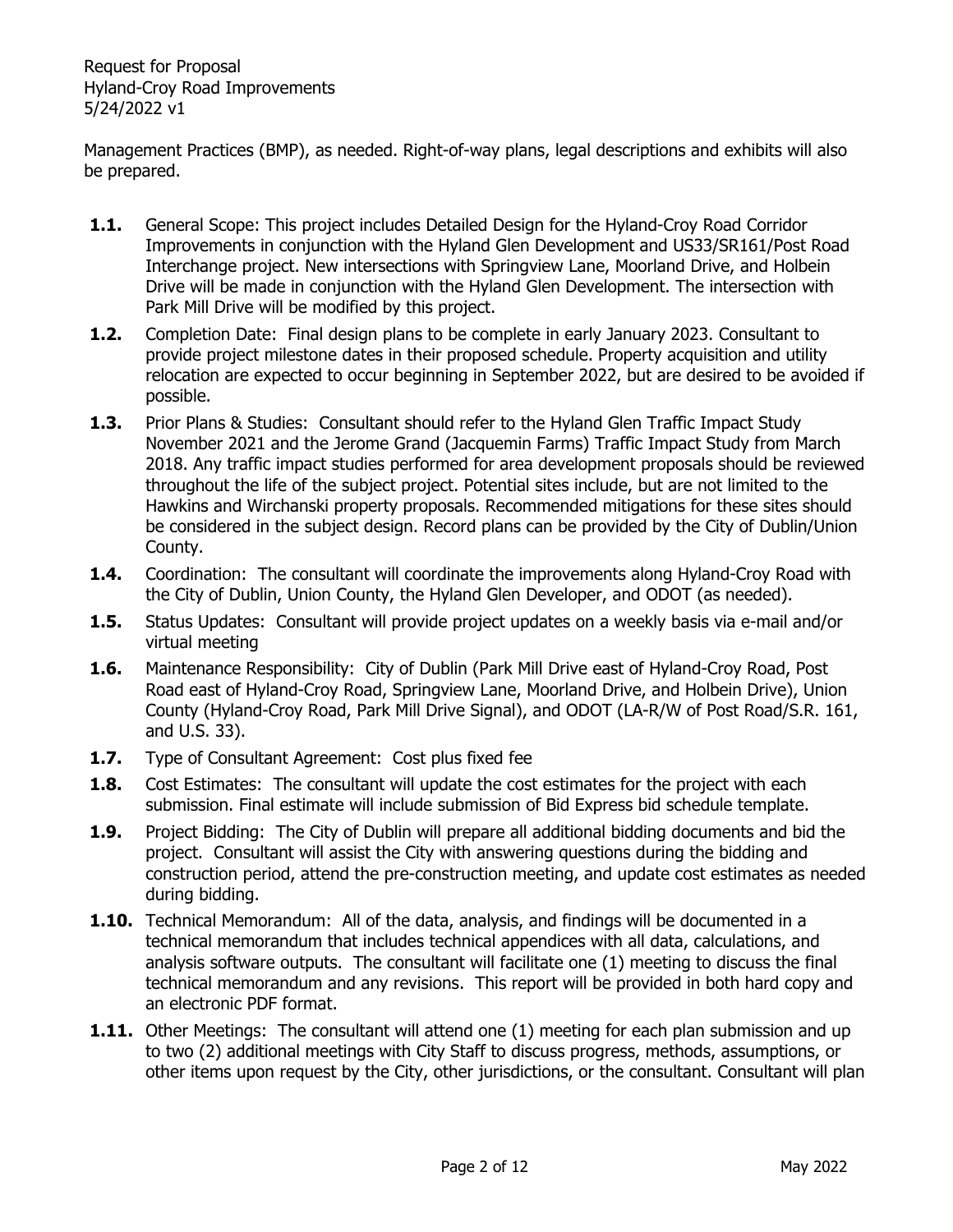to attend up to two (2) public meetings with up to two (2) exhibits for each meeting. See section 2.29 for additional needs.

- **1.12.** ODOT Permitting: Consultant to coordinate and perform ODOT permitting for work within ODOT LA-R/W. Submission to ODOT will only be the necessary sheets within the LA-R/W and adjacent items as needed or requested by ODOT.
- **1.13.** Project Manager: Consultant to act as the City's project manager for the project. Taking an active role in ensuring the project delivery, communications, and schedule. Consultant will actively contact the City and project partners for necessary input to ensure project success.
- **1.14.** Project Schedule: A detailed project schedule is required with the response. The project schedule must include dates for key tasks, milestones, and meet the overall completion date. The consultant must demonstrate the ability to meet their proposed schedule. The consultant may assume an estimated authorization date of **July 11, 2022**.



Figure 2. Hyland Glen TIS Intersection Diagram

## **2. PROJECT DESIGN CRITERIA**

- **2.1.** City of Dublin standards, Columbus Construction and Material Specifications (CMS) and the Ohio Department of Transportation (ODOT) CMS, current edition will be used.
- **2.2.** Functional Classification: Minor Arterial Hyland-Croy Road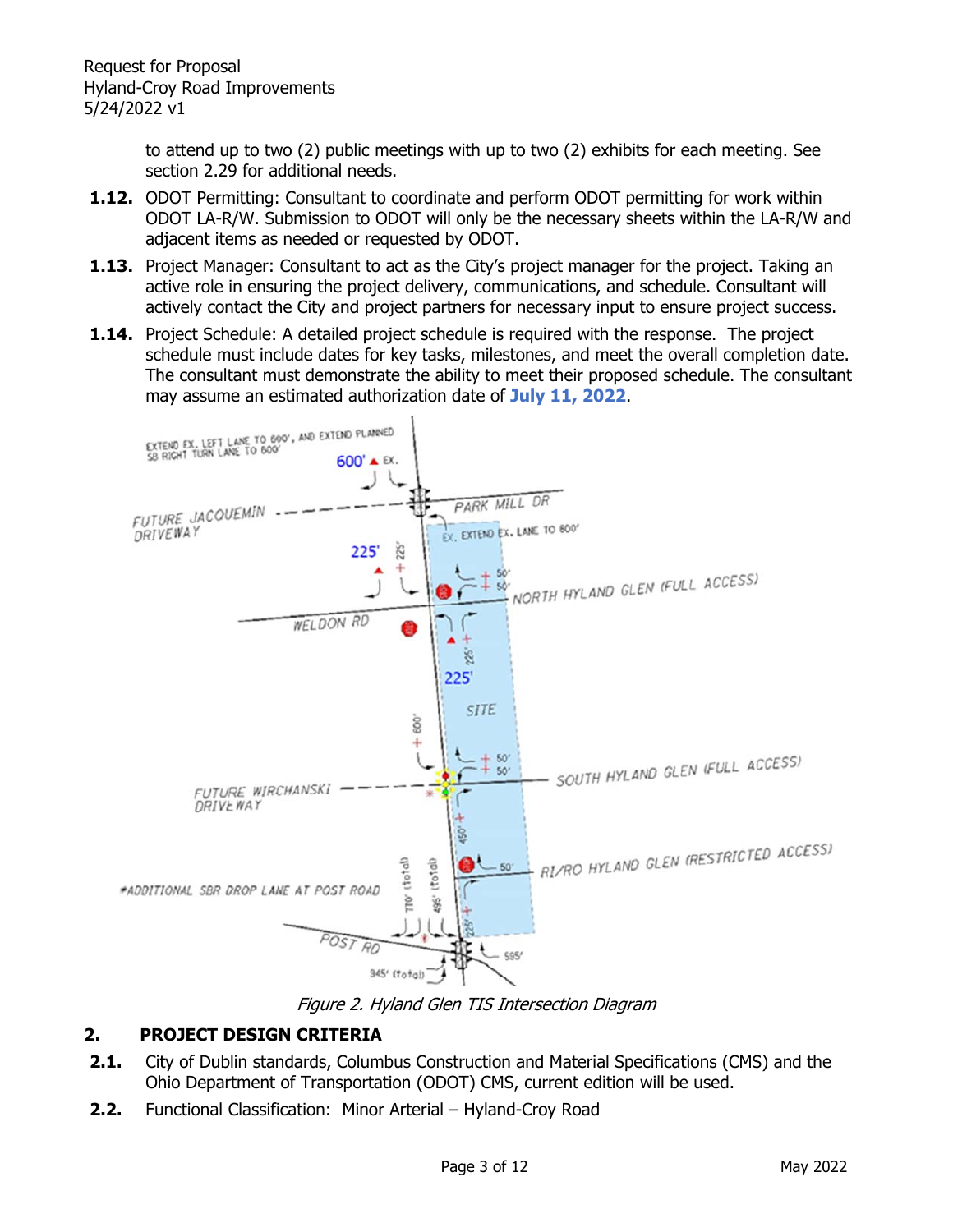- **2.3.** Design Year: 2032
- **2.4.** Design Speed: 50 mph for Hyland-Croy Road. 25 mph for Park Mill Drive, Holbein Drive, Weldon Road, Moorland Drive, and Springview lane.
- **2.5.** Design Vehicle: SU-30
- **2.6.** Horizontal Alignment: Horizontal alignment will be performed to minimize the impact to adjacent properties and developments.
- **2.7.** Vertical Alignment: Vertical profile will be performed to minimize the impact to adjacent properties and developments.
- **2.8.** Pedestrian Facilities: A shared-use path will be constructed with this project that is planned to generally run parallel to, and alongside the east side of Hyland-Croy Road as depicted on the Hyland Glen Final Construction Documents. The shared-use path will connect with the proposed shared-use path built with the ODOT project and to existing facilities near Park Mill Drive. Pedestrian connections to be made with existing and proposed improvements. This path meanders in and out of the public right of way and through the open space along the Hyland Glen Development. Coordination with the Hyland Glen Developer will be necessary.
- **2.9.** ADA Requirements: All intersections, driveways, ramps and paths shall be designed to meet ADA requirements throughout the project. Four (4) leg intersections will require eight (8) ADA ramps, three (3) leg intersections will require six (6) ADA ramps.
- **2.10.** Typical Section Criteria:
	- **A** Lane width  $= 12$ -feet (or adjusted as design develops); Cross slope  $= 1.60\%$
	- **B** Roadside ditches: follow Dublin standard (3:1 max slope without protection, 4:1 or flatter preferred)
	- **C** Curb-and-gutter: Dublin standard per Dublin SCD RD-02
	- **D** Straight curb: Dublin standard per Dublin SCD RD-11
	- **E** Shared-use Path: Width = 8-feet; Cross slope =  $1.60\%$ ; asphalt per Dublin SCD RD-06
	- **F** Sidewalk: Width = 4-ft; concrete per Dublin SCD RD-05
	- **G** Back Slope: Desired =  $4:1$  or flatter; Maximum =  $3:1$
	- **H** Pavement Type: Full-depth asphaltic concrete. Consultant to perform pavement design analysis and provide a pavement composition recommendation following ODOT pavement design manual. Existing roadway composition and condition to be analyzed by Consultant for feasibility of re-use.
- **2.11.** Drainage Design: Open ditch drainage system per City of Dublin requirements.
	- **A** Ditches & Culverts
		- **a.** Design Year Storm: 25-year flowing full
		- **b.** Hydraulic Grade Line Check: 100-year event
	- **2.12.** Enclosed Storm
		- **a.** Design Year Storm: 5-year flowing full
		- **b.** Hydraulic Grade Line Check: 10-year event
		- **B** Curb-and-gutter inlets: ODOT standard as needed, unless approved otherwise.
		- **C** Allowable pavement spread: Spread calculations shall be provided in curbed areas with all storm drainage calculations.
		- **D** Post Construction BMP: The Consultant will evaluate the need for a post construction BMP. If required, a BMP shall be designed in accordance with the City of Dublin stormwater management design manual and ODOT L&D, Volume 2.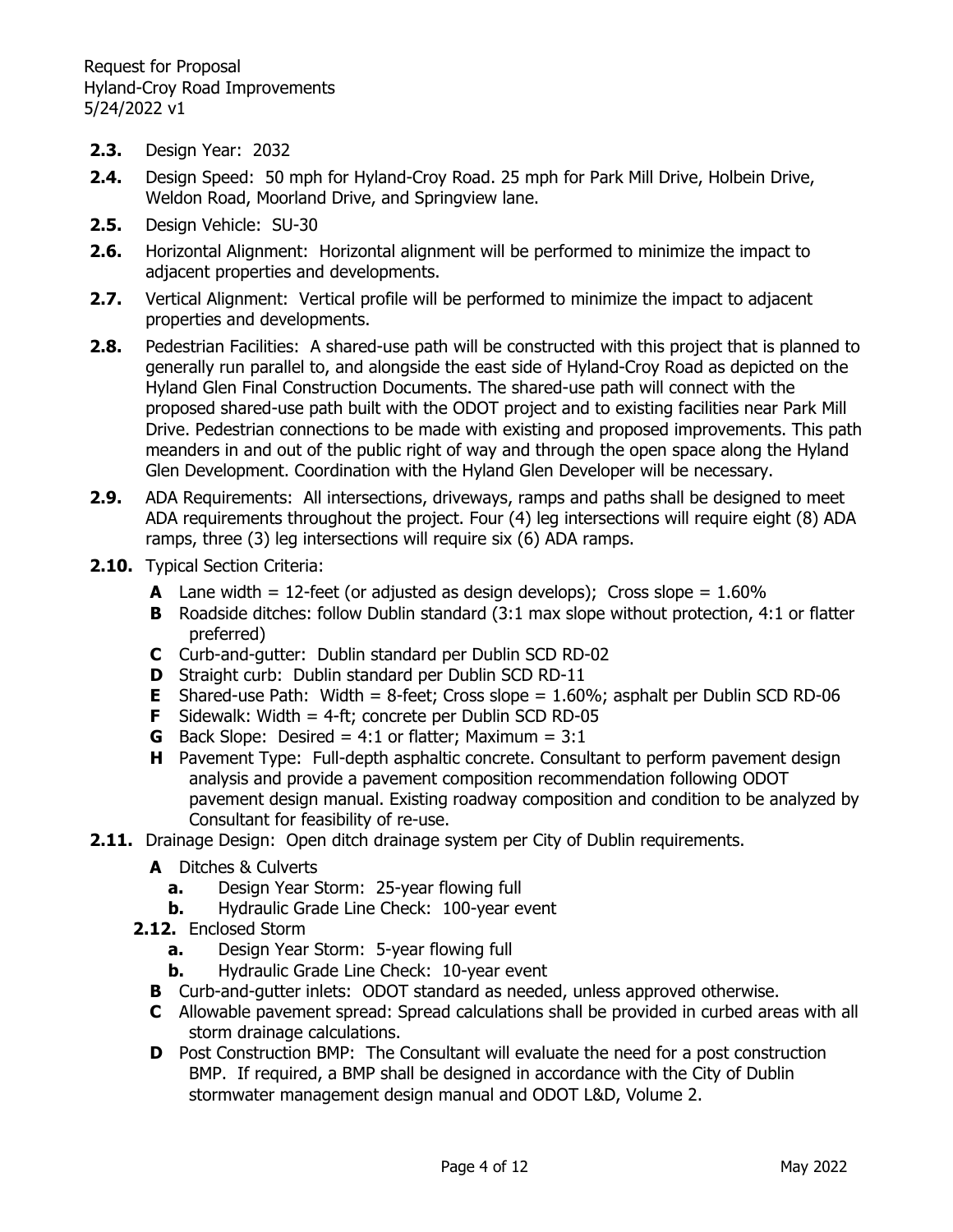- **E** Improvements will be shown on the roadway plan sheets with separate sheets for storm profiles as needed.
- **F** All proposed storm sewer pipe shall meet Columbus CMS 706.02
- **G** Storm sewer calculations and tributary area map shall be included.
- **2.13.** Driveways: Replace in kind using City of Dublin SCD RD-07. Drive profiles and details shall be provided. Maximum profile slope: Apron =  $4.0\%$ , Crosswalk =  $1.60\%$
- **2.14.** Roadway Lighting: Lighting will only be utilized at intersections. Lighting to be per ODOT CMS (current edition) and City of Dublin SCD Sl-01 through SL-08. The Consultant will perform the LED lighting layout and provide it to the City in CAD and Visual format. The Consultant shall be responsible for generating the circuit diagram, voltage drop calculations and quantity calculations.
- **2.15.** Grading Plan: Shall be shown using one-foot interval contour lines on separate sheets for the entire project.
- **2.16.** Guardrail: Length of need for guardrail will be analyzed by the Consultant and recommend any treatments necessary. Should guardrail be required, timber guardrail is preferred for installation at each required location along the project.
- **2.17.** Traffic Control: Signing or pavement marking (Item 644 Thermoplastic Pavement Markings) plans shall be in accordance with Ohio Manual of Uniform Traffic Control Devices and the ODOT C&MS, 2010 edition.
- **2.18.** Traffic Signal: Follow City of Dublin/Union County standards for traffic signals on the project. The consultant will provide design and recommend upgrades (addition of battery backup, cabinet riser for battery backup, etc.) at the Hyland-Croy Road and Park Mill Drive signal as necessary for the project work. Consultant will provide full detailed design for the Hyland-Croy Road and Moorland Drive signal.
- **2.19.** Material lead times: Due to the schedule of the project, the City and Union County believe it will be necessary to pre-purchase the mast arms at the Hyland-Croy Road and Moorland Drive signal. As such, the designer will advance the signal design and conflict analysis to facilitate the purchase. Consultant will advise the City if any other project material items will require significant lead-time (signal equipment, etc.).
- **2.20.** Detection and advanced technology: Detection is to be Wavetronix. Dilemma zone detection for Hyland-Croy Road through lanes. Detection for stop bar, left turn lanes and side streets.
- **2.21.** Maintenance of Traffic: Generate conceptual MOT and subsequent final detailed MOT notes and phases with input from City/Union County staff. Two-way traffic will be maintained throughout the project area at all times. MOT coordination with the ODOT project and Hyland Glen Development will be required.
- **2.22.** Proposed Right-of-Way & Easements: The right-of-way documents shall follow ODOT requirements for 8½" legal exhibits and descriptions, property map and centerline plat. Consultant to define existing right-of-way on Union County Parcel #1700310390010. Right-ofway may need to be acquired from multiple properties. Consultant to design project to mitigate additional right-of-way needs, if possible.
- **2.23.** Utility Relocations: Coordination will be led by the Consultant with assistance from the City of Dublin as necessary.
	- **A** Public Utilities: In general, design roadway to minimize utility relocations when possible. The AEP pole line is intended to be buried as part of this project. Designer to coordinate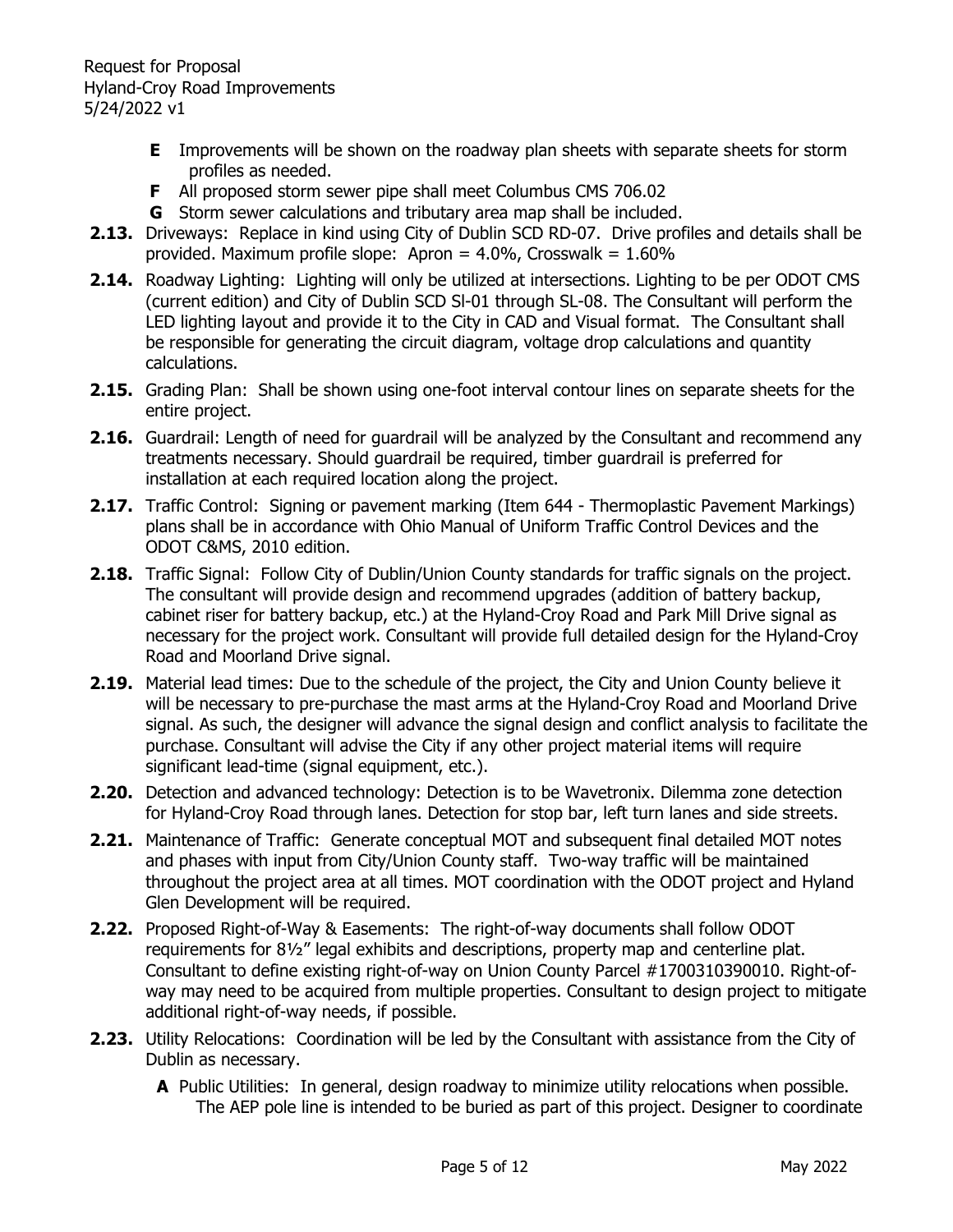with AEP for timing and design. The City will provide necessary plans for all public utilities in the project area. Dublink duct bank design to be included with the project within Dublin corporation limits.

- **B** Private Utilities: In general, design roadway to minimize utility relocations when possible. The Consultant will contact all existing utility providers in the area and map accurately horizontal and vertical alignments. In conjunction with each plan submission, consultant will provide plans to all existing utility providers and ask for comments and feedback on the plans. The Consultant will document that each utility provider either provides a "No Conflict" letter or their intent to relocate their facilities by a specific clear date. The Consultant will make all CAD files available to the utility companies as necessary. The 30%, 60%, 90% and final versions of the construction drawings are to be submitted to the involved private utility companies. Copies of transmittal letters will be submitted to the City. Consultant to coordinate private utility relocations and provide a utility note (similar to ODOT project utility note) for incorporation in the project documents.
- **C** Non-destructive testing may be required at ten (10) locations to locate existing utilities at critical utility crossing locations with proposed underground work. The Consultant will submit final plans with test results to each utility provider for their record and coordination of potential relocation.
- **2.24.** Geotechnical: The City/Union County will provide the Consultant with any existing boring logs in this area. Geotechnical borings will be necessary to determine existing roadway condition for design of the roadway. Consultant will provide the City and Union County with a technical report on the existing pavement and make a recommendation whether to reuse the existing pavement or reconstruct the roadway entirely with the 10% submission. See 2.10.H.
- **2.25.** Restoration: All medians, shoulder, roadside ditches, tree lawns, and any affected yard areas located on the backside of the shared-use paths will be restored with 3-inches of topsoil free of aggregate, and to include seed, fertilizer, and watering per City of Dublin design criteria.
- **2.26.** Permits: The Consultant will apply and pay for all necessary permits. The Consultant shall prepare any necessary permits. The City of Dublin/Union County will reimburse the consultant for permit fees.
- **2.27.** NOI permit: The Consultant will file the application, map and fee for the NOI for the project.
- **2.28.** Plan Format:
	- **A** ODOT format unless directed otherwise by the City.
	- **B** Cover sheet: 34"x22", 4 mil polyester film mylar
	- **C** One (1) full sized plan sets (bound), Five (5) half-sized plan sets (three hole punched)
	- **D** Scales: English units
	- **a.** Plan and Profile: 1"=20' horizontal, 1"=5' vertical
	- **b.** Cross Section: 1"=5' horizontal and vertical
	- **c.** Details: As necessary
	- **E** Text Format: 0.1" minimum text height and NO slanted text
	- **F** Columbus water plans will be prepared, and submitted digitally to Columbus, as needed
- **2.29.** Meetings:
	- **A** Project kickoff meeting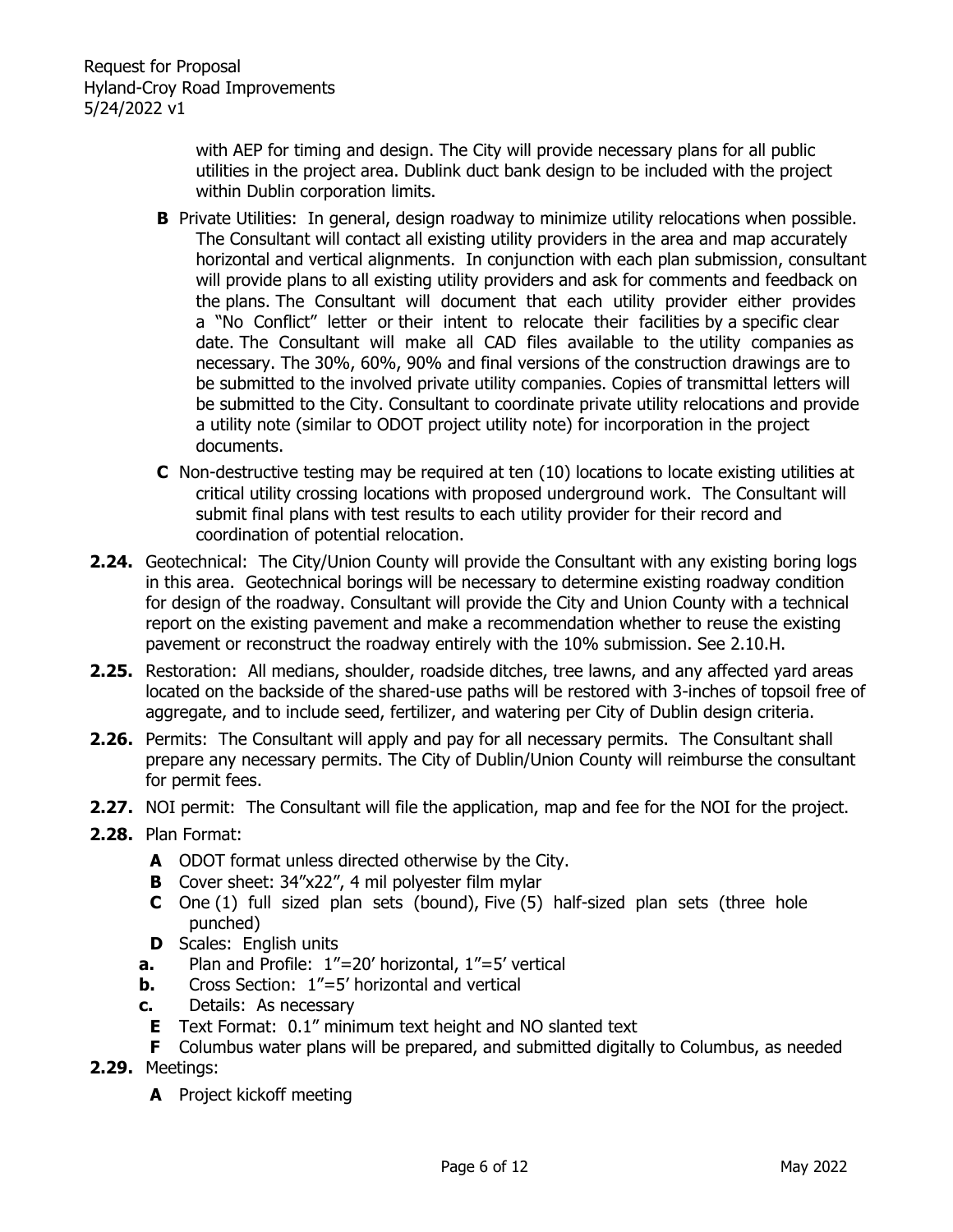- **B** Interactive plan review with the City is anticipated with a maximum of 4 meetings with the City to obtain the 30% plan set.
- **C** Two meetings are anticipated after both the 60% and 90% submissions, for a total of 4 meetings, to discuss review comments.
- **2.30.** Plan Submissions & Review. Plan submissions will be made to Dublin at the following stages: 10% complete, 30% complete, 60% complete, 90% complete, and final roadway plans. The City/Union County will review plans and provide comments within 3 weeks of submission date. If any water lines or hydrants are impacted the consultant will submit plans to Columbus for review. Consultant will pay any City of Columbus review fees. This can be included on an invoice to be reimbursed by the City.

### **3. SURVEY**

- **3.1.** The existing roadway alignments and rights-of-way have not been surveyed. The Consultant shall use the Union County Auditor's mapping, Franklin County Auditor's mapping, existing record plans which will be provided by the City of Dublin, Dubscovery open data, and aerial photography to prepare initial base plans.
- **3.2.** The Consultant will prepare and send a letter which has been reviewed and approved by the City to all affected property owners informing them of survey work before the start of field work.
- **3.3.** Field survey information will be necessary for design and plan preparation. Survey information will supplement Franklin County Auditor's mapping and will include:

**A** Control: Establish centerline of Right-of-Way.

- **B** Benchmarks: Establish temporary benchmarks (TMB) for vertical control based on existing control monumentation in the area. The vertical control datum will be NAVD 1988. Placement shall be such that the TBM's will not be disturbed during construction.
- **C** Alignments: Establish a survey baseline for horizontal control. Horizontal datum will be Ohio State Plane Coordinate System, South Zone, NAD 83 (1986).
- **D** Profiles: Profile mainline and side roads at maximum 50' intervals and driveways as necessary to accurately define existing conditions.
- **E** Cross Sections: 50' intervals with additional sections at driveways or other areas of varying topography which require additional detail. Minimum width of 75' from centerline, or as needed based on design.
- **F** Obtain property corner information and building corners by field survey and property research to establish property boundaries for plan preparation. Rights-of-way that are needed for this project will then need to be obtained.
- **G** Prior to and during the field survey work and data collection, gather existing utility information from: The Ohio Utilities Protection Service (OUPS), private utilities, public utilities and City of Dublin, including but not limited to the locations of existing water mains, water taps, sanitary sewers, sanitary sewer taps, and storm sewers.
- **H** In addition to the above, obtain topographic information to supplement mapping: including the collected utility information; roadway centerline; ditch profile & cross-section; and detailed topographic information.
- **I** Within City of Dublin Corporation Limits, a tree survey in accordance with City Ordinance No. 95-96 shall be completed. Plan sheets shall clearly show where tree removal is unavoidable.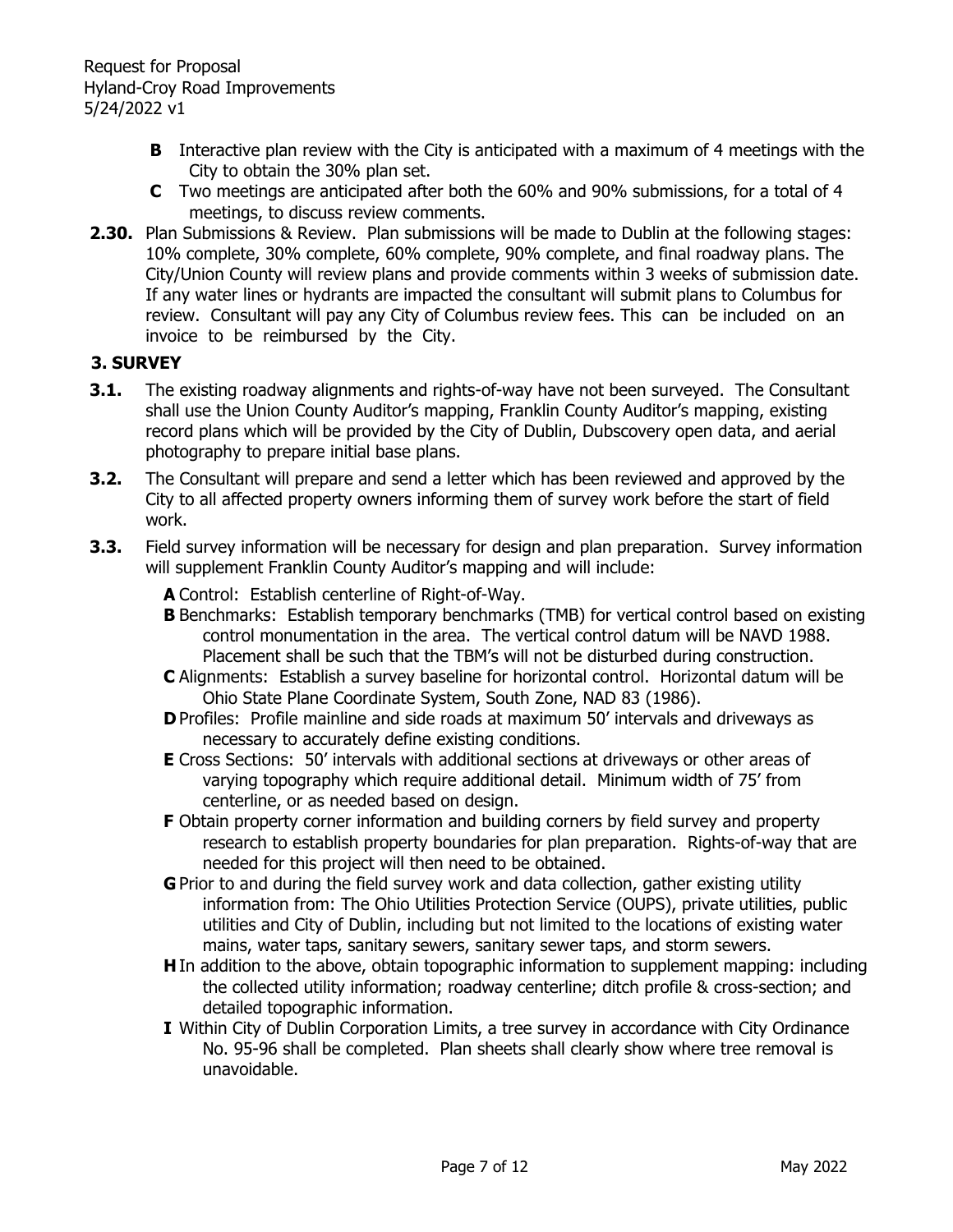> **J** Right-of-Way Staking: Locate lath on existing and proposed right-of-way and/or easements for the City and property owners.

### **4. DETAILED DESIGN**

### **4.1.10% SUBMISSION/PRELIMINARY ENGINEERING**

- **A** Provide alternative layouts, and a recommended alternative for fitting the proposed travel lanes, bicycle and pedestrian facilities into the area available for the improvements. Elements should include, but are not limited to:
- **a.** Typical sections, preliminary profile, and structural components
- **B** Provide geotechnical information and guidance whether the existing Hyland-Croy Road pavement can be utilized or must be rebuilt for this project.
- **C** Identify impacts, and ways to minimize impacts, along the corridor. Minimize right-of-way acquisition where possible.

#### **4.2.30% SUBMISSION (Line, Grade & Typical)**

**A** The following items are to be included in the 30% plan set for two sets of construction drawings, one set for each project phase:

- **a.** Title Sheet
- **b.** Typical Sections
- **c.** Schematic Plan
- **d.** Plan & Profile: All horizontal geometry showing the toe/top of slope to assist in determining the impacts to adjacent properties and the need for additional rightof-way or easements.
- **e.** Cross Sections
- **f.** Preliminary Grading Plan
- **g.** Preliminary Signal Plan
- **h.** Preliminary Cost Estimate
- **i.** Preliminary right-of-way impact drawing with acreages calculated for each impacted parcel.
- **j.** The Consultant will prepare and submit two (2) full-size sets & one (1) half-size set of 30% plans for City review.

#### **4.3.60% SUBMISSION**

- **A** The following items are to be included in the 60% plan set for two sets of construction drawings, one set for each project phase:
	- **a.** Refined 30% plan set
	- **b.** Cross Sections
	- **c.** Preliminary Maintenance of Traffic (MOT) plan
	- **d.** Preliminary storm sewer layout, profiles & drainage calculations
	- **e.** Lighting plan
	- **f.** Traffic signal plan
	- **g.** Traffic Control Plan Signs and pavement marking plan
	- **h.** Grading plan
	- **i.** Landscape plan
	- **j.** Right-of-Way plans
	- **k.** Updated cost estimate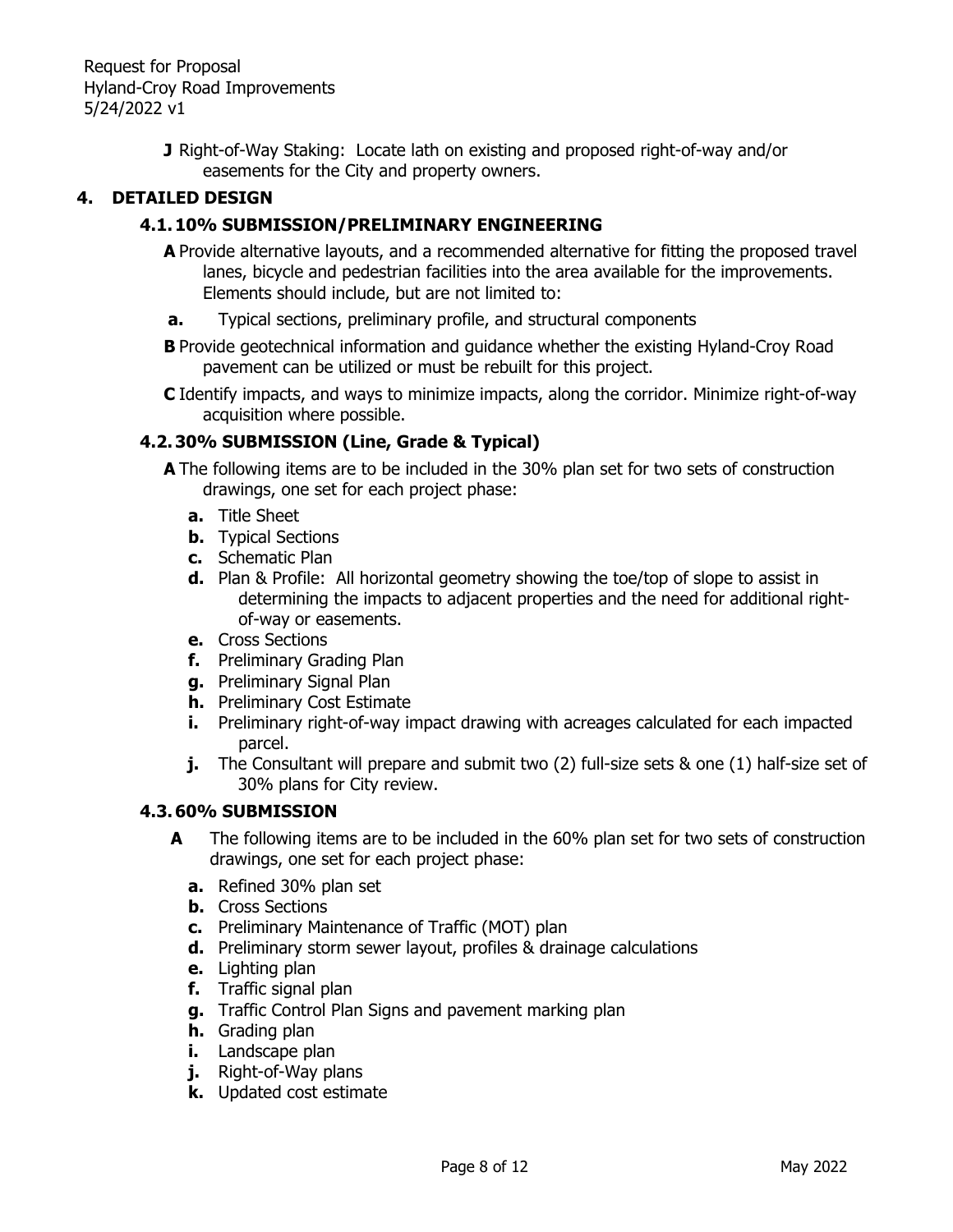- **l.** The Consultant will prepare and submit two (2) full-size sets & one (1) half-size set of 60% plans for City review.
- **m.** Electronic files in PDF format
- **n.** Drainage calculations

## **4.4.RIGHT-OF-WAY SUBMISSION**

- **A** The following items are to be included in the right-of-way submission:
	- **a.** Right-of-way plans for each project phase
	- **b.** Legal descriptions and exhibits for each project phase

#### **4.5.90% SUBMISSION**

- **A** The following items are to be included in the 90% plan set for each project phases:
	- **a.** Refined 60% plan set
	- **b.** General summary with quantities, including sub-summaries
	- **c.** Final drainage calculations
	- **d.** SWPPP & Erosion plans
	- **e.** Revised construction cost estimate
	- **f.** Electronic files in PDF & CAD format
	- **g.** The Consultant will prepare and submit one (1) full-size set & two (2) half-size set of 90% plans for City review.

#### **4.6. FINAL SUBMISSION**

- **A** The following items are to be included in the final submission for the total plan set:
	- **a.** Provide one Mylar title sheet and signature sheet (if different from title sheet) (fourmil, double mat)
	- **b.** One set of all electronic files on USB drive in AutoCAD Release 2008 to 2022 DWG format including all supporting files (SHP, SHX, CTB, STB, etc.)
	- **c.** All project information electronically submitted including: all base AutoCAD files including all supporting files (SHP, SHX, CTB, STB, etc.), and cut sheets, calculations, PDFs of plan sheets and any other relevant project information.
	- **d.** One half-size set of paper originals to the City for reproduction purposes and four (4) additional half-size sets, three hole punched
	- **e.** Full size sets, as requested to meet the City's and contractor's needs
	- **f.** Final construction cost estimate including all quantity calculations in a format which can be checked for accuracy should questions arise during construction.

## **4.7.SPECIFICATIONS FOR DETAILED FINAL DESIGN**

Construction plans and specifications will be prepared to be a complete and biddable set of construction plans. The following design manuals and standards shall be followed as applicable:

- **A** City of Dublin; Standard Drawings, Standards for Title Sheet, General Notes, Driveway Standards, AutoCAD example, and Electronic Submission Standards will be provided to the Consultant
- **B** City of Dublin Stormwater Design Manual
- **C** City of Dublin Transportation Design Manual
- **D** City of Columbus Standard Construction Drawings (SCD)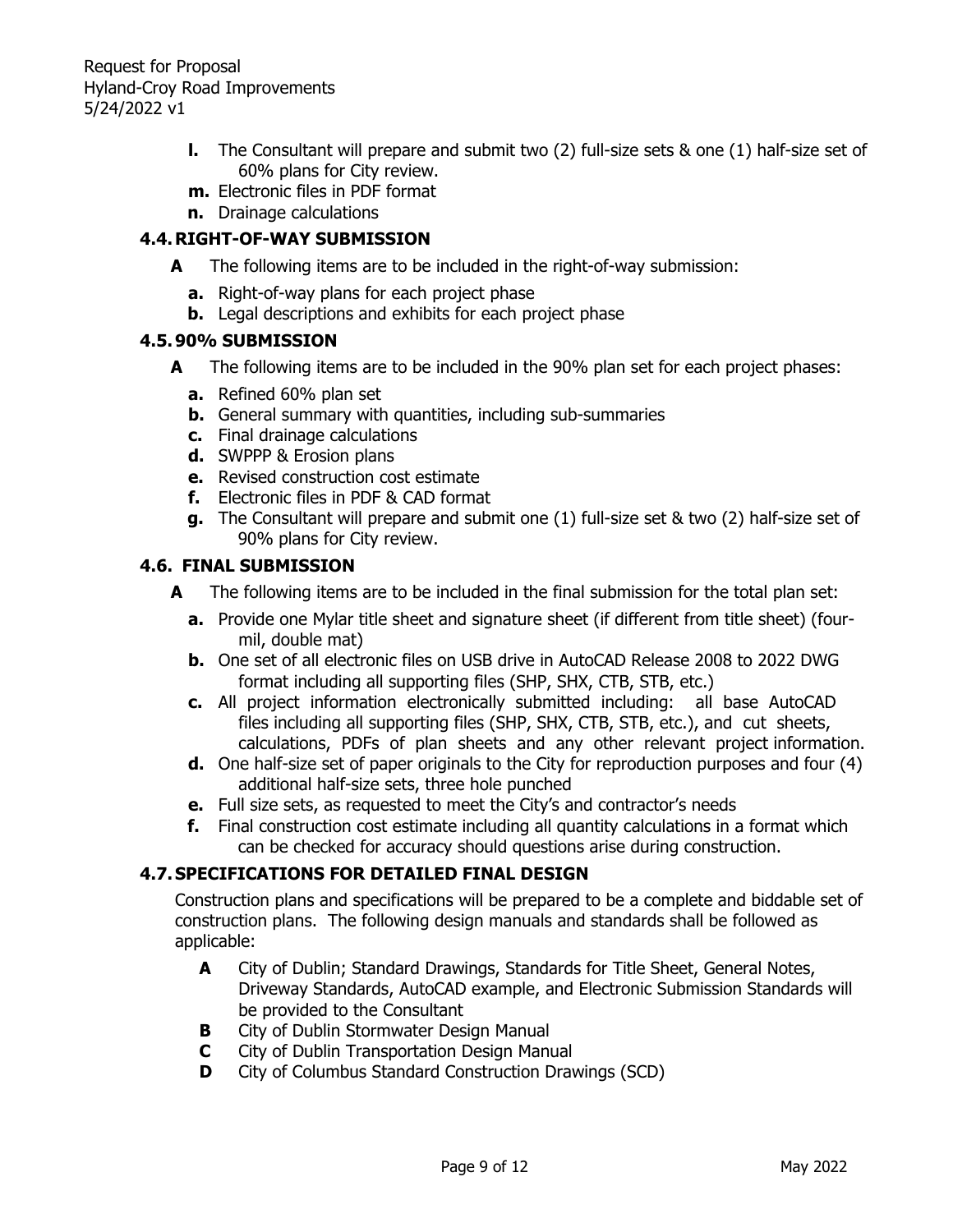- **E** City of Columbus 2018 Construction and Material Specifications including supplemental specifications
- **F** ODOT's 2019 Construction and Material Specifications
- **G** ODOT's OMUTCD
- **H** ODOT's Standard Construction Drawings (SCD)
- **I** ODOT's "Location and Design Manual"
- **J** ODOT "Pavement Design Manual"
- **K** ODOT's 2020 "Minimum Specifications for Aerial Photography and Mapping
- **L** ODOT's "Specifications for Subsurface Investigations"
- **M** "Conveyance Standards" of the Union County Auditor and the Union County Engineer dated May 1, 2014, as adopted under ORC 319.203.
- **N** 2010 ADA Standards for Accessible Design

## **4.8.TIME OF COMPLETION**

- **A** The consultant affirms that time is of the essence regarding the execution of this project and furthermore accepts the City's commitment to have a biddable set of final construction drawings completed on or before early January 2023. Therefore, the consultant commits to work with the City to perform their professional services expeditiously.
- **B** Failure of the consultant to comply with the above-established deadline will jeopardize consideration of the consultant for providing professional planning and parking services on future City projects and may be used as cause to reject future proposals submitted by the consultant to the City.

#### **5. PROPOSAL CONTENT**

Evaluation of the Proposals and ultimate selection of the consultant shall be based on the following criteria:

### **5.1. Firm and Individual Qualifications**

- **A** The competence of the firm to perform the required services as indicated by its background and experience on similar projects. Consultant should list and describe no more than five (5) projects that best demonstrate their experience on similar projects and additionally provide the Estimated Cost and the Final Cost of each project.
- **B** Technical qualification, training, education, and experience of the offerer's principals and key technical personnel who would be assigned to perform the work. Resumes shall be provided upon request.
- **C** Name and experience of principal responsible for the work.
- **D** Name and experience of project engineer who would be responsible for managing the project for the consultant and would be the primary contact with the City during the progress of the work.
- **E** Name and experience of team members who would be assisting in the performance of the work.
- **F** Name and experience of key personnel from all subconsultants who would be assisting in the design and completion of this project.

#### **5.2. Capacity to Perform the Work**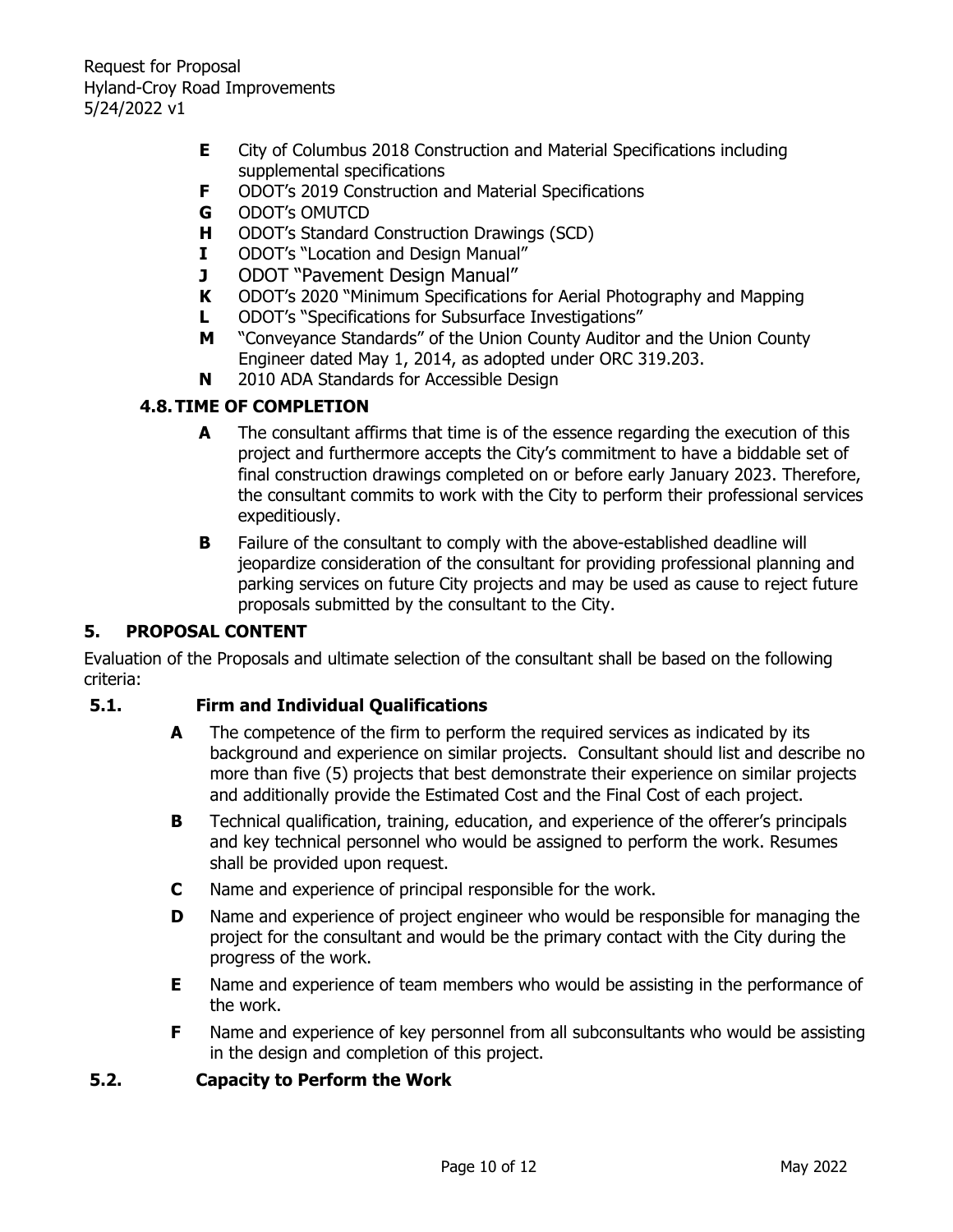- **A** Consultant's statement of understanding of and approach to the Scope of Services and other requirements relating to performance of their work. The project understanding and approach needs to cover all elements through the final study.
- **B** The capacity of the firm to perform the required services competently and expeditiously to meet proposed schedules as indicated by the firm's size and availability of necessary personnel, subconsultant(s) availability, current workload, and equipment and facilities.

## **5.3. Time of Completion**

- **A** The demonstrated commitment of the firm to perform the work expeditiously and without delay.
- **B** The ability of the firm to meet the Time of Completion.

#### **5.4. Compensation**

**A** All professional services will be provided on a cost plus fixed fee basis. Fees for additional items, as requested and authorized, will be established separately. The proposed fee will be based on completion of the biddable construction plans no later than the **proposed completion date.** Failure to submit fee proposal may cause the City to reject the proposal for this project.

#### **5.5. References**

- **A** Quality, responsiveness, timeliness, and cost of work previously performed and completed for the City of Dublin or other agencies/municipalities.
- **B** Completeness of thoroughness of work performed. Accuracy of previous estimates of professional fees and estimated construction costs relative to final construction costs.
- **C** Capabilities of key technical personnel who were assigned to perform and complete the work.
- **D** Capabilities of key technical personnel from all subconsultants who were assigned to perform and complete the work.
- **E** The ability of the consulting firm to meet schedules and deadlines.
- **F** The ability of the consulting firm to control costs and meet budgets.
- **G** Overall communication and cooperation of the consulting firm and its principals and key technical personnel with the client.

## **6. PROPOSAL REQUIREMENTS**

- **6.1.** Responding firms shall include in their Proposals all the information that is requested in the previous section, Proposal Content. Firms are encouraged to provide any additional information they feel will further demonstrate the firm's qualifications and abilities to acceptably complete this project, and are hereby instructed to limit such additional information to that which is directly relevant to the services being requested.
- **6.2.** The Proposal shall not exceed fifteen (15) pages. Any superfluous information included not relevant to the services being requested only lengthens the review of a Proposal and could certainly detract from the true merits of the Proposal.
- **6.3.** The Proposal shall also be submitted electronically, via email or USB flash drive. The submission must be compatible with Adobe Acrobat, in a single file, and be formatted to print